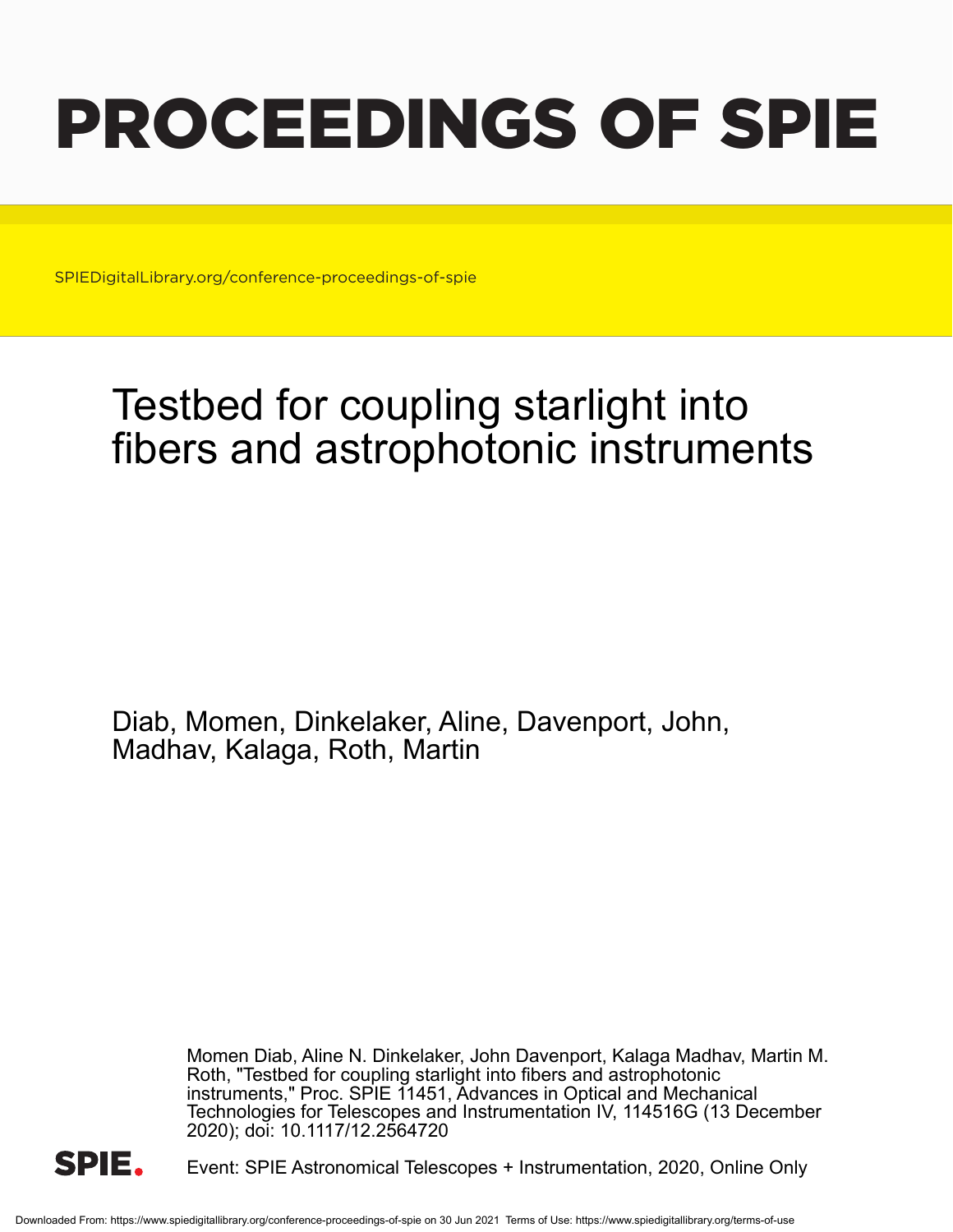### Testbed for coupling starlight into fibers and astrophotonic instruments

Momen Diab<sup>a</sup>, Aline N. Dinkelaker<sup>a</sup>, John Davenport<sup>a</sup>, Kalaga Madhav<sup>a</sup>, and Martin M. Roth<sup>a</sup> a innoFSPEC, Leibniz Institute for Astrophysics Potsdam, An der Sternwarte 14482, Germany

#### ABSTRACT

We assembled a testbed to study coupling of starlight through atmospheric turbulence via astronomical telescopes into astrophotonic devices. The setup allows for varying the turbulence strength and investigating the effects of different levels of adaptive optics correction on the efficiency of integrated optics. In addition to recording optical powers and wavefront errors, focal plane images are captured from which spots sizes and Strehl ratios are also measured. Novel astrophotonic components proposed as alternatives to conventional optical instruments can therefore be qualified in terms of coupling efficiency and throughput on the testbed before they are tested on the sky.

Keywords: Astrophotonics, integrated optics, adaptive optics, atmospheric effects, starlight coupling

#### 1. INTRODUCTION

Astrophotonic instruments offer an alternative to conventional free-space optics where setups behind astronomical telescopes can be kept at manageable sizes and weights and are therefore less costly and easier to environmentally control. Astrophotonic devices manipulate, i.e. split, filter, disperse, and interfere, starlight via structures of contrasting refractive indices inside waveguides contrary to bulk optics that reflect or refract light at air/glass interfaces.<sup>1, 2</sup> This integrated approach reduces the size manyfold and cuts reflection losses common to optical trains. Some astrophotonic technologies like planar beam combiners,<sup>3</sup> discrete beam combiners (DBCs)<sup>4</sup> and fiber Bragg grating (FBG) OH suppression filters<sup>5</sup> will only function as intended if their waveguides sustain a single, fundamental mode. Others like arrayed waveguide gratings  $(AWGs)^6$  will have their performance impaired as the number of modes at their intake waveguides increases. The most pressing challenge to photonic devices is efficient coupling into them from free space. For ground-based telescopes, starlight arrives at the entrance pupil with a distorted wavefront due to Earth's atmosphere. This translates into a speckle intensity pattern at the focal plane that poorly couples into the commonly Gaussian fundamental mode of single-mode waveguides. Adaptive optics (AO) can help improve coupling by correcting the incident wavefront to produce a point spread function (PSF) that is more favorable to waveguides but the quality of correction, i.e. the residual error in the resulting wavefront, depends on the number of actuators, the bandwidth of the control loop, and the brightness of the guide star among other factors. Therefore this correction, in most practical scenarios, is only partial and the theoretical maximum coupling into the single-mode regime cannot be achieved.

Increasing the number of modes at the input waveguide can boost the coupling efficiency even if only a low-order adaptive optics (LOAO) system of ∼ 100 degrees of freedom is employed. This presents a bargain to certain types of astrophotonic devices that can still operate on an input beam of few modes without compromising performance greatly. Alternatively, the few-mode beam in the input waveguide can be converted using a photonic lantern into a number of single-mode beams, where if the numbers of modes and single-mode fibers (SMFs) are matched, the conversion is lossless.<sup>7</sup> A multiplexed astrophotonic instrument that has multiple replicas of the same photonic device can then be fed by the SMFs to recover most, if not all, of the flux collected by the telescope.<sup>8,9</sup>

The Astrophotonics Group at the Leibniz Institute for Astrophysics Potsdam  $(AIP)$ ,<sup>10</sup> among others, is developing a number of near-IR astrophotonic technologies, e.g.  $AWGs,^{11}$  photonic echelle gratings,<sup>12</sup> FBG

Advances in Optical and Mechanical Technologies for Telescopes and Instrumentation IV, edited by Ramón Navarro, Roland Geyl, Proc. of SPIE Vol. 11451, 114516G © 2020 SPIE · CCC code: 0277-786X/20/\$21 · doi: 10.1117/12.2564720

Further author information: (Send correspondence to M.D.)

M.D.: E-mail: mdiab@aip.de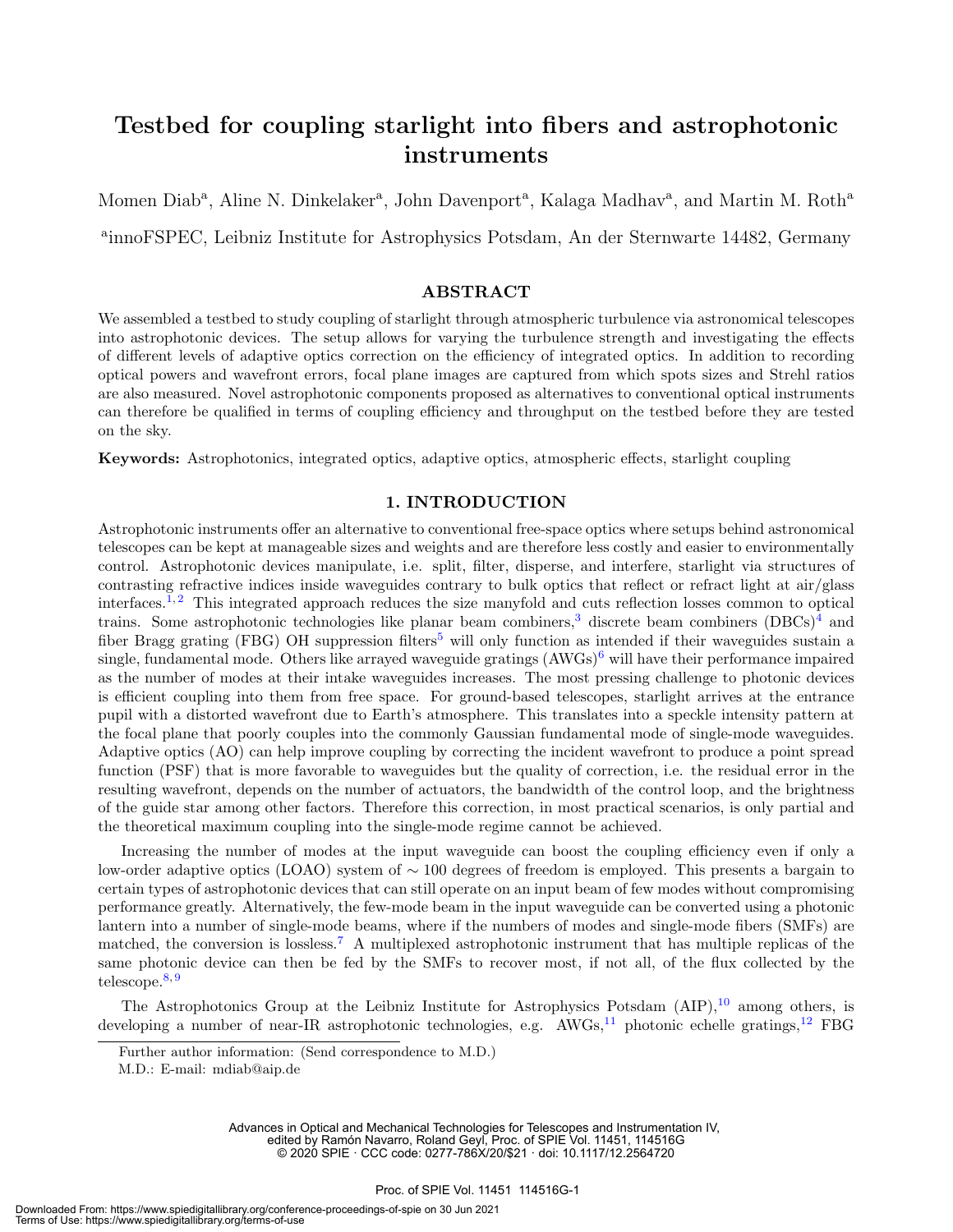OH suppression filters,<sup>13</sup> DBCs,<sup>14</sup> and photonic reformatters,<sup>15</sup> that have the potential of replacing their bulk optics counterparts once their readiness level is sufficient. Many astronomy applications are, however, photonstarved and losses must be kept at minimum if a new concept is to be adopted. The bottleneck in the photons budget of an astrophotonic device is the coupling loss at the telescope focal plane. To study coupling under varying circumstances of turbulence strength, AO correction levels, misalignments, focal ratios, wavelength, and waveguide modes, we built a testbed around an LOAO setup where one can quantify the coupling efficiency and its dynamics with emulated atmospheric turbulence in the lab. In this proceeding, we describe the main aspects of the setup and comment on some of the obtained results.

Sec. 2 describes the main components of the setup and their function while Sec. 3 provides details about some of the features of the controlling software. In Sec. 4, examples of some results that one can obtain are given with a discussion about the testbed capabilities and limitations.

#### 2. TESTBED HARDWARE

The testbed is illustrated in Fig. 1. At its core is an ALPAO LOAO system that corrects wavefronts distorted by an atmosphere emulator upstream. Two laser sources are used, one in the visible to simulate a guide star and one in the near-IR to simulate a science target. A pigtailed DFB laser diode with a center wavelength  $\lambda = 1550$  nm and an FWHM linewidth  $\Delta f = 1$  MHz simulates the science target. Wavelength tunability over a small range,  $\Delta\lambda = 8$  nm, is possible with a temperature controller allowing (limited) spectral response measurements. A Fabry-Pérot single-mode laser diode with a centeral wavelength  $\lambda = 775$  nm and maximum FWHM linewidth  $\Delta\lambda = 2$  nm is used to simulate the guide star. Both beams, launched from SMFs, are collimated and then expanded to 24 mm diameters using achromats and Galilean telescopes, respectively. A beam splitter is used to overlap the two beams before a phase distortion is introduced in the wavefronts.



Figure 1. Schematic of the testbed. LDC: laser diode controller, DE: drive electronics, SMF: single-mode fiber, LD: laser diode, BE: beam expander, BS: beam splitter, M: stepper motor, DM: deformable mirror, DBC: dichroic, FS: field stop, PD: photodiode, IO: integrated optic. Red arrows indicate conjugated pupil planes. The fiber coupler for the 1550 nm LD provides a high power beam that can be launched from either end to ease alignment.

The combined beams are passed through a phase screen that emulates an atmospheric turbulence layer. The phase screen from LEXITEK<sup>16</sup> is a sandwich of 4 optical disks. The outer 2 are B-K7, AR-coated protective windows while the inner 2 are polymers of nearly matched refractive indices  $(\Delta n \, 0.001)$ . A pattern that has Kolmogorov statistics with Fried parameter  $r_0 = 0.6$  mm is impressed on the two polymers before they are bonded. Turbulence strength  $D/r_0$  can be controlled by clipping the emerging beam by an iris down to the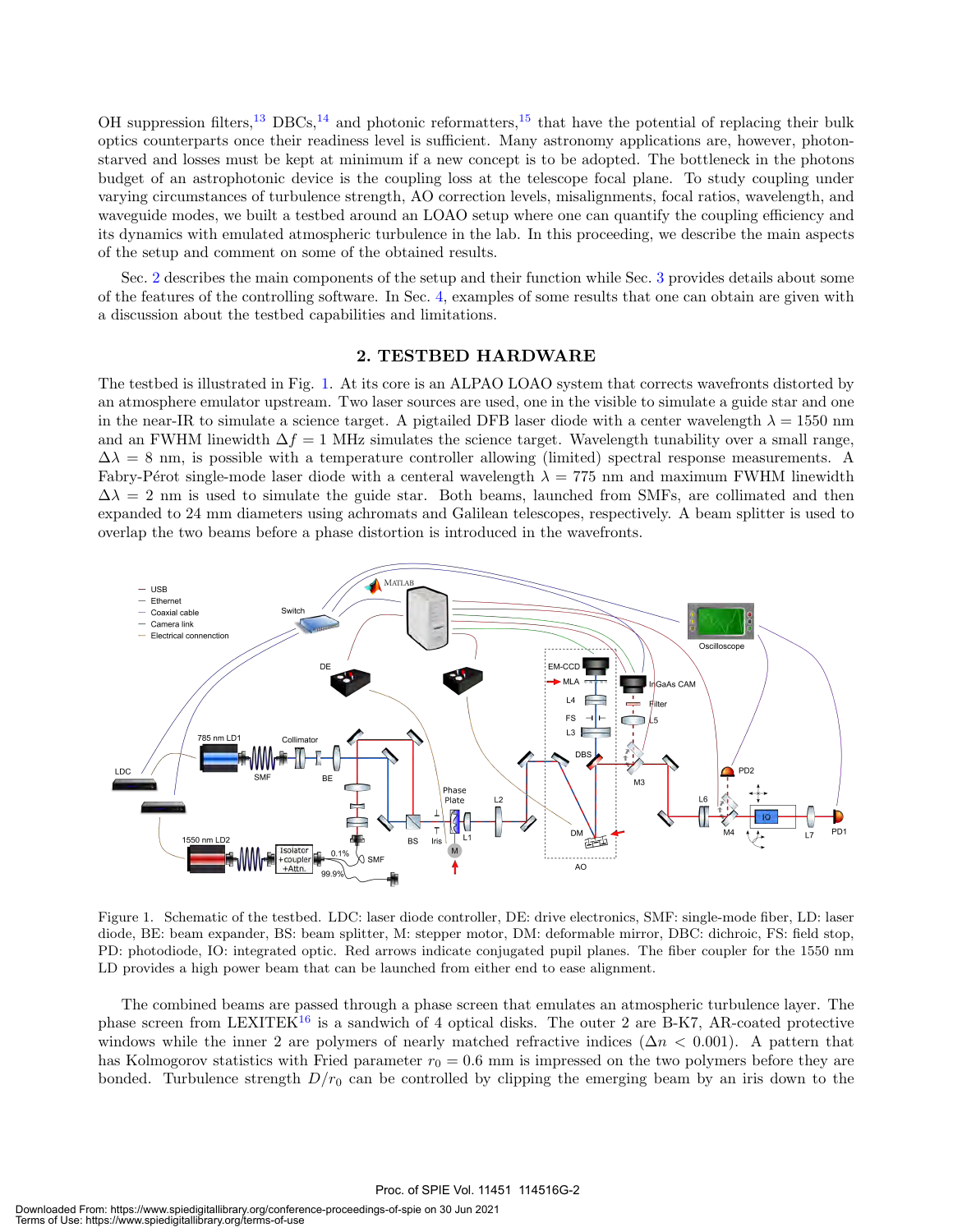required size. The plate is mounted on a rotary stage that can rotate at a maximum of 100 rpm to allow for measurements at different realizations from the screen and simulate wind velocities. For the smaller beams, a translation stage moves the plate laterally to make use of most of the screen area. An afocal system (L1 - L2) is then needed to image the phase screen with the correct magnification on the deformable mirror (DM) of the AO system. Folding mirrors on kinematic mounts allow for independently realigning the beam to the optical axis every time the afocal system is replaced to vary the turbulence strength. A removable cage system facilitates the replacement of the lenses.

The AO system has a Shack-Hartmann wavefront sensor (WFS) with a  $16 \times 16$  subapertures microlens array (MLA) in front of an EM-CCD from Nüvü that has a quantum efficiency  $> 75\%$  in the visible and a full frame rate of 1 kHz. The DM from ALPAO has a continuous face sheet membrane controlled by 97 magnetic voice coils arranged in an octagonal configuration that can achieve a tip/tilt  $(P-V)$  stroke of 60  $\mu$ m and an inter-actuator stroke  $> 3 \mu$ m at a response time  $< 1$  ms. In a closed loop configuration, the distorted beam is first reflected off of the DM toward a dichroic mirror that passes the visible beam through to a beam reducer (L3 - L4) that resizes the beam to match the pupil at the MLA. The MLA is placed at the DM conjugate plane with the EM-CCD detector at the focal plane of the MLA, 7 mm away. The AO setup is aligned by the vendor and no realignment is necessary upon varying the turbulence strength. The DM however must be at the exit pupil, i.e. the conjugate plane of the phase screen, and the afocal system (L1 - L2) is placed appropriately depending on the magnification with the exact distances obtained from ZEMAX calculations (see Fig. 2).



Figure 2. Picture of the testbed. Left: sources and atmospheric emulation setup. RS: rotary stage. TS: translation stage. Right: adaptive optics, coupling and imaging setups.

The corrected science beam reflected out of the AO system can be directed toward a focusing lens where the PSF is imaged with a C-RED2 InGaAs camera. The focusing lens (L5) has a long focal length  $f = 1$  m to enlarge the PSF on the detector and thus increase the resolution. With the diameter of the DM,  $\phi = 13.5$  mm, the Airy disk of the diffraction-limited PSF has a linear size of 0.28 mm at  $\lambda = 1550$  nm. This is sampled by  $\sim$  19  $\times$  19 pixels on the detector, guaranteeing that larger speckle patterns are well sampled for any further post-processing. The corrected beam can also be passed to a coupling lens with a 6-axis positioner at the focal plane. Fibers and integrated optics components can be precisely aligned to the optical axis at the focus with a LUMINOS nano-positioner. A 10 nm resolution can be achieved for x and y alignment while 50 nm is possible for the less stringent z axis. Pitch and yaw can be adjusted with a resolution of 0.2 arcsec. The spot at the output of the component under test is imaged by a coated convex lens (L6) onto a photodiode (PD). This arrangement allows for measuring the total output power of the diverging beam out of the waveguide without the need to arbitrarily placing the PD close to the component. By choosing the right lens, the imaged spot can be made small enough to fit inside the active area of the PD within the limits allowed by conservation of étendue.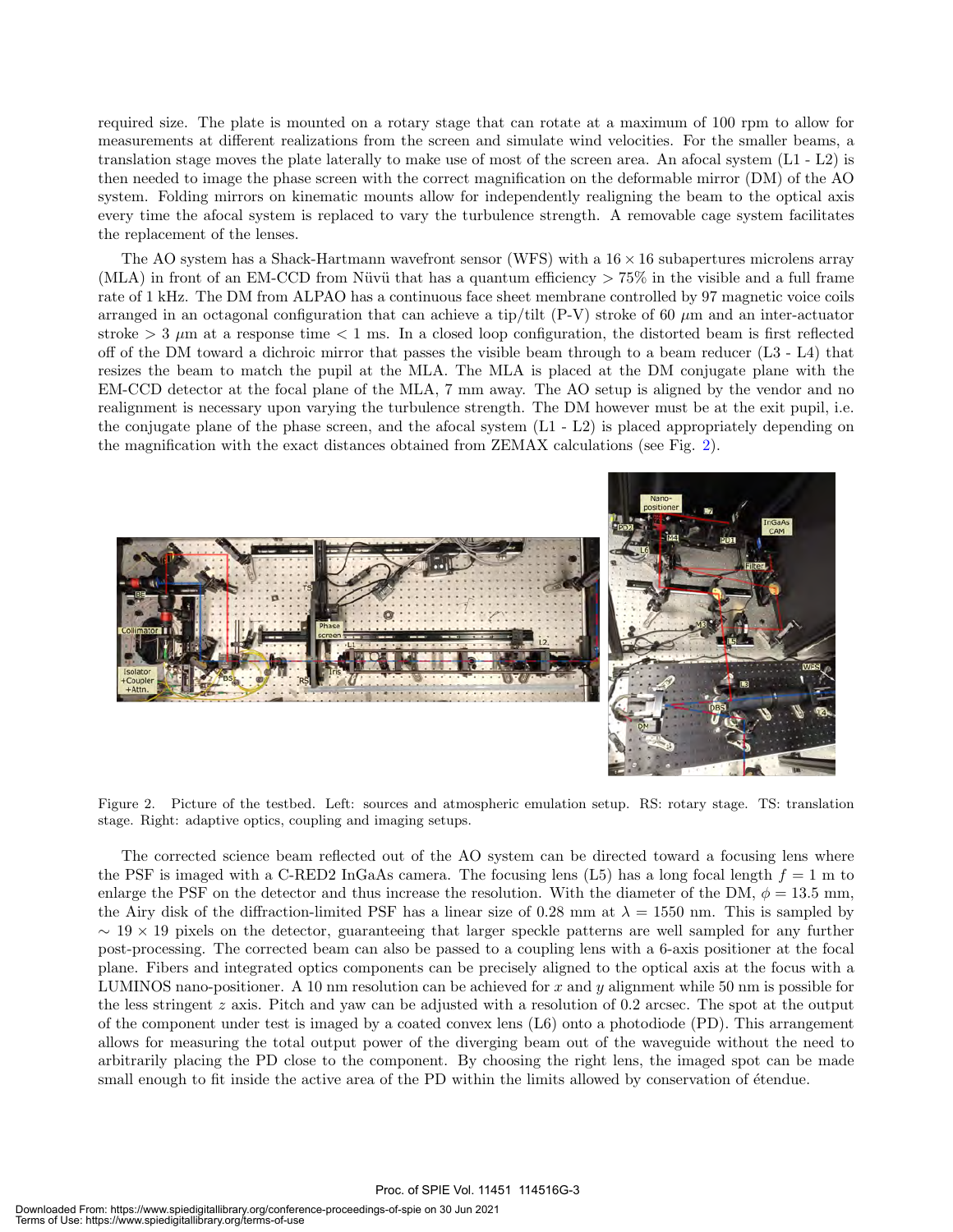To measure the total power available for coupling at the aperture, a flip mirror (M4) reflects the converging beam behind L6 toward a second PD aligned at the focus. Coupling efficiency can thus be quantified. Flip mirrors instead of beam splitters are used to avoid non-common path aberrations (NCPA) and the chromatic response of BSs in regard to split ratios. A 200 MHz, 8 bits oscilloscope is used to average and digitize the voltages of the PDs.

All components are centrally controlled by an Intel i5-8500, 3.0 GHz, 6 cores processor and 16 GB RAM running a Matlab script. The pure delay between the end of a WFS exposure and generating the DM commands (as measured by ALPAO) is about 1.38 ms. Taking the frame rate of the WFS and the DM response time into account, the maximum Greenwood frequency that can be tracked is  $\sim 20$  Hz.

Realignment of tip/tilt and defocus are usually required before a measurements run. The DM mount is adjusted to reduce tip/tilt to lower than 0.1  $\mu$ m rms and the afocal system (L1 - L2) is adjusted to correct defocus. A calibration is then performed to record the influence functions and calculate the eigenvalues of the influence matrix. A realignment is required anytime the largest and the smallest eigenvalues differ by more than an order of magnitude.

#### 3. CONTROL SOFTWARE

Closing the loop and driving the DM is done using ALPAO Core Engine  $(ACE).<sup>17</sup>$  ACE is a Matlab environment, object-oriented toolbox that provides classes for interfacing the DM and the WFS and allows different modes of operation, e.g. closed loop, feed forward with Zernikes, zonal and modal reconstruction. Data acquisition and control of the rest of the equipment, i.e. LDs, phase screen, InGaAs camera, flip mirrors, translation stage, and oscilloscope, are also done with Matlab.

We wrote Matlab scripts to automate measurements of coupling efficiencies, capture PSF images and collect relevant wavefront information. Due to the stochastic nature of atmospheric turbulence, one is usually interested in metrics averaged over an ensemble of phase screens for variables sensitive to atmospheric effects, e.g. number of speckles in the PSF, wavefront error or coupling efficiency of light into a waveguide. The script therefore rotates the phase screen in steps and records the measurements from the 2 PDs and the 2 cameras, consequently.

Objects from ACE classes are used to control the AO system as desired. The effects of closing the loop, compensating for tip/tilt only or correcting with a limited number of modes on coupling and the anatomy of the PSF can all be tested seamlessly. Post-processing of PSF images yields additional information about the Strehl ratio (SR), encircled energy (EE) and the centroid shift, i.e. image motion. Wavefront measurements are also recorded.

The LDs currents are adapted by the software to maximize the PDs utilization, i.e. make full use of its dynamic range. The integration time of the InGaAs camera is then automatically set to prevent saturation while maintaining the highest possible SNR. Moreover, the software performs the necessary dark current and background subtractions for the PDs and the InGaAs camera.

Besides analyzing the PSF, the InGaAs camera can also be used to provide feedback for correcting the residual tip/tilt errors in the IR beam induced by temperature variations after alignment. Temperature and humidity at the DM, the nano-positioner, and the MLA are monitored in case creep and memory effects in the  $DM^{18}$  are suspected of causing any anomalies seen in long-term open loop experiments.

#### 4. DISCUSSION ON THE TESTBED LIMITATIONS

To give an impression of the capabilities of the testbed, we present here examples of the results one can obtain for a turbulence strength of  $D/r_0 = 8.3$  and the FG025LJA multimode fiber from THORLABS. Fig. 3 shows an example of the data collected for one measurement point. The trends in Fig. 4 show the variations in coupling efficiency and wavefront rms errors across the phase screen.

The PDs are the highly sensitive PDF10C from THORLABS. With a noise equivalent power of  $NEP = 7.5$  fW, they can measure coupling efficiencies as small as  $75 \times 10^{-6}$ . The two PDs are calibrated against each other over their dynamic range and the calibration table is made available for the coupling calculations script. Optical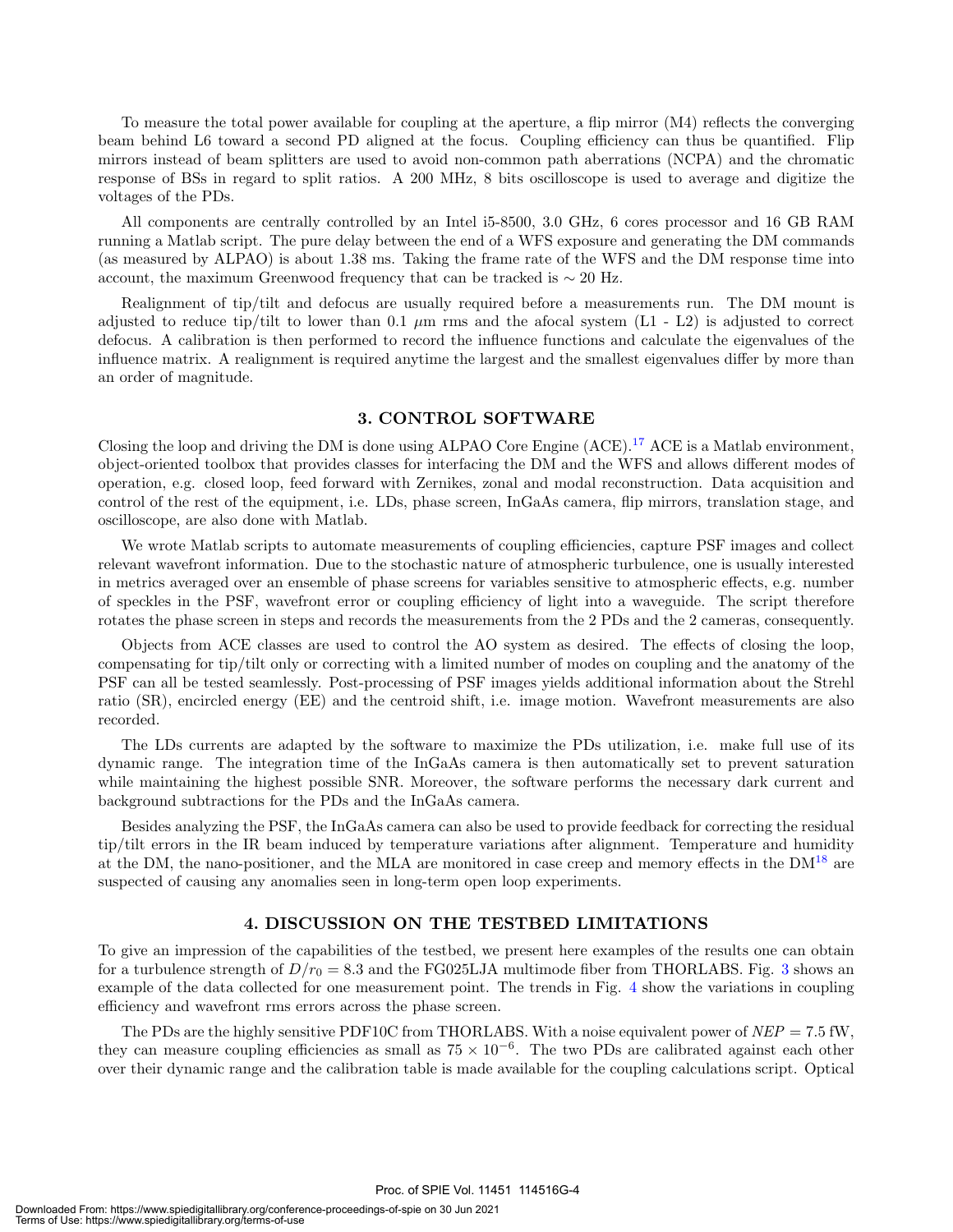

Figure 3. Cameras images and calculated parameters for one instance. (a) and (b) WFS image and the calculated phase, respectively. (c) commands sent to the DM by ACE. (d) and (e) PSFs before and after correction, respectively. (f) PSF containment within fiber core. (g) phase screen. (h) 84% encircled energy. (i) Strehl ratio. (j) scatter plot of PSFs centroids distribution around the fiber before tip/tilt correction.



Figure 4. Coupling efficiency for a circular, step-index 6 modes fiber and wavefront errors across the phase screen. (a) rms wavefront error for the uncorrected case (blue), tip/tilt compensated (orange), and AO corrected case (yellow). (b) coupling efficiency and rms wavefront error for the AO corrected case. (c) and (d) variations of tilt and defocus across the screen, respectively.

power measurements taken for one instance of a phase screen, are averaged for a few seconds in the oscilloscope to minimize the effect of electronic noise in the PDs.

For cases of high turbulence strength  $(D/r_0 > 15)$ , the loop might diverge due to the highest order modes having too small eigenvalues, i.e. the influence matrix being ill-conditioned, or the wavefront error being greater than the maximum DM stroke. The software optimizes the number of modes accordingly by filtering as many higher order modes as necessary to prevent the loop from diverging.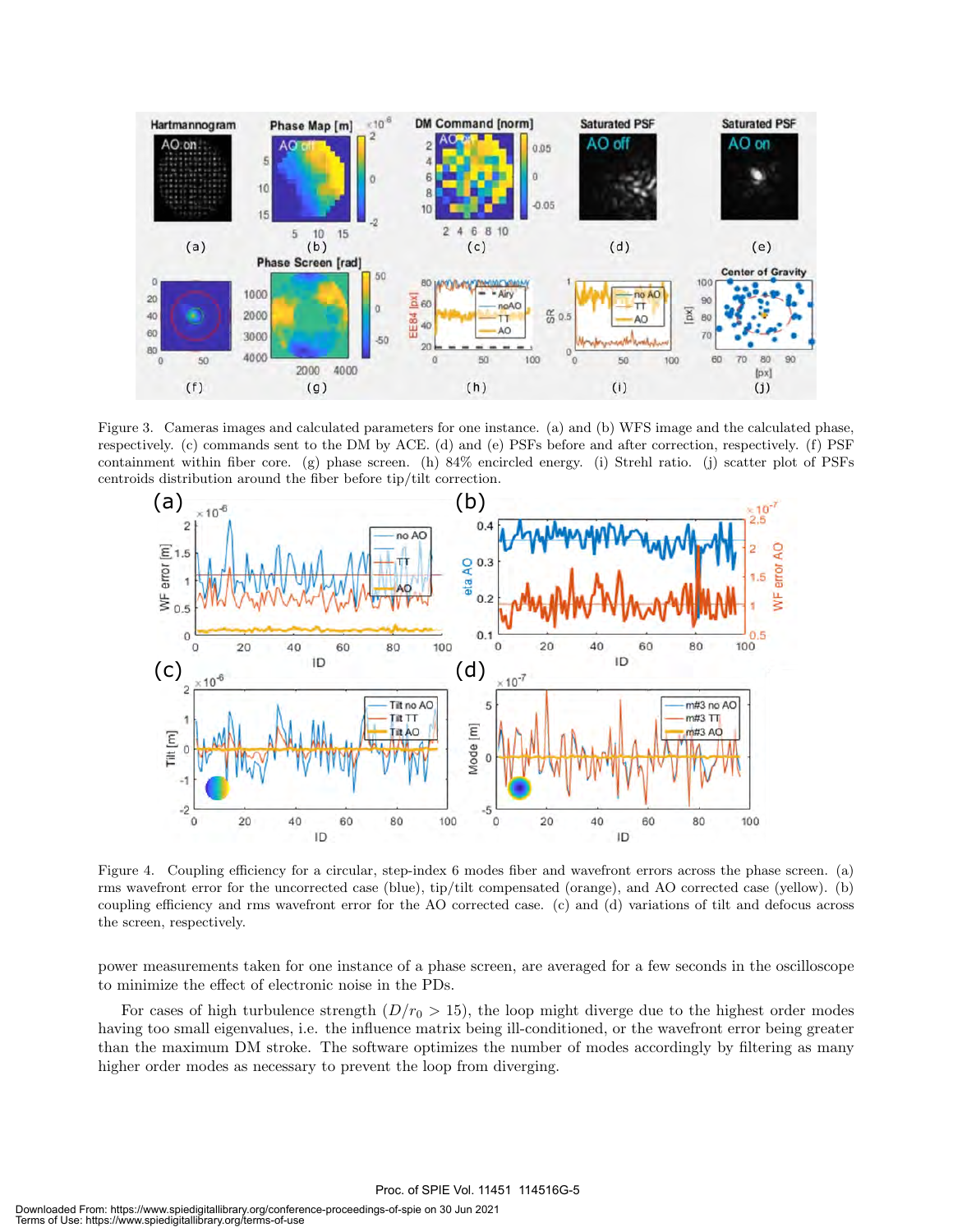The largest unobstructed beam diameter that can be passed through the atmosphere emulator is 24 mm limiting the turbulence strength to  $D/r_0 = 40$ . The complete aperture of the screen with a diameter of 83 mm can, in theory, be used but with an obscuration of  $\sim 40\%$ . For small beams, the limiting factor is the magnification (L2/L1) that one requires to enlarge the beam to match the aperture of the DM.

The testbed components are optimized for the whole H-band but a tunable or a broadband NIR light source is required to perform spectral measurements. For temporal response measurements, the phase screen can be spun continuously by the rotary stage but the limitation of the control loop bandwidth is set by the 6 cores, 3 GHz PC used to close the loop. Astronomy grade AO systems in contrast have real time computers with pure delays in the order of  $\sim 100 \mu s$ .

#### 5. CONCLUSIONS AND OUTLOOK

Upcoming innovative photonic technologies, although outperforming in many aspects, need to couple and transmit light as well as their bulk optics analogs before they are considered for facility instruments in photon-starved applications. We presented a testbed for starlight coupling that we plan to use to quantify coupling losses due to atmospheric turbulence, diffraction effects, and misalignments for a number of astrophotonic components. The gain that AO can provide to coupling light into few-mode and single-mode waveguides can also be studied under variant forms of correction owing to the flexibility of ALPAO's AO system. The software of the testbed collects data on power measurements, PSF images, and wavefront errors for an ensemble of phase screens. The user therefore attains comprehensive knowledge about the limitations of their integrated optic in terms of coupling and throughput. The computer used currently to control the AO loop reduces the Greenwood frequency of the system and limits the usefulness of temporal measurements for predicting on-sky performance of proposed components. A real time controller along with tunable broadband sources will increase the temporal and spectral capabilities of the testbed.

#### ACKNOWLEDGMENTS

The authors acknowledge financial support from the Federal Ministry of Education and Research (BMBF) under grant number 03Z22AN11.

#### REFERENCES

- [1] Bland-Hawthorn, J. and Leon-Saval, S. G., "Astrophotonics: molding the flow of light in astronomical instruments [Invited]," Optics Express 25, 15549–15557 (June 2017). Publisher: Optical Society of America.
- [2] Minardi, S., Harris, R., and Labadie, L., "Astrophotonics: astronomy and modern optics," arXiv:2003.12485  $[astro\text{-}ph]$  (Mar. 2020). arXiv: 2003.12485.
- [3] Eisenhauer, F., Perrin, G., Brandner, W., Straubmeier, C., Richichi, A., Gillessen, S., Berger, J. P., Hippler, S., Eckart, A., Schöller, M., Rabien, S., Cassaing, F., Lenzen, R., Thiel, M., Clénet, Y., Ramos, J. R., Kellner, S., Fédou, P., Baumeister, H., Hofmann, R., Gendron, E., Boehm, A., Bartko, H., Haubois, X., Klein, R., Dodds-Eden, K., Houairi, K., Hormuth, F., Gräter, A., Jocou, L., Naranjo, V., Genzel, R., Kervella, P., Henning, T., Hamaus, N., Lacour, S., Neumann, U., Haug, M., Malbet, F., Laun, W., Kolmeder, J., Paumard, T., Rohloff, R.-R., Pfuhl, O., Perraut, K., Ziegleder, J., Rouan, D., and Rousset, G., "GRAVITY: getting to the event horizon of Sgr  $A^*$ ," in [Optical and Infrared Interferometry], 7013, 70132A, International Society for Optics and Photonics (July 2008).
- [4] Minardi, S., "Nonlocality of coupling and the retrieval of field correlations with arrays of waveguides," Physical Review A 92, 013804 (July 2015).
- [5] Bland-Hawthorn, J., Ellis, S. C., Leon-Saval, S. G., Haynes, R., Roth, M. M., Löhmannsröben, H.-G., Horton, A. J., Cuby, J.-G., Birks, T. A., Lawrence, J. S., Gillingham, P., Ryder, S. D., and Trinh, C., "A complex multi-notch astronomical filter to suppress the bright infrared sky," Nature Communications 2, 581 (Dec. 2011). Number: 1 Publisher: Nature Publishing Group.
- [6] Bland-Hawthorn, J. and Horton, A., "Instruments without optics: an integrated photonic spectrograph," in [Ground-based and Airborne Instrumentation for Astronomy], 6269, 62690N, International Society for Optics and Photonics (2006).